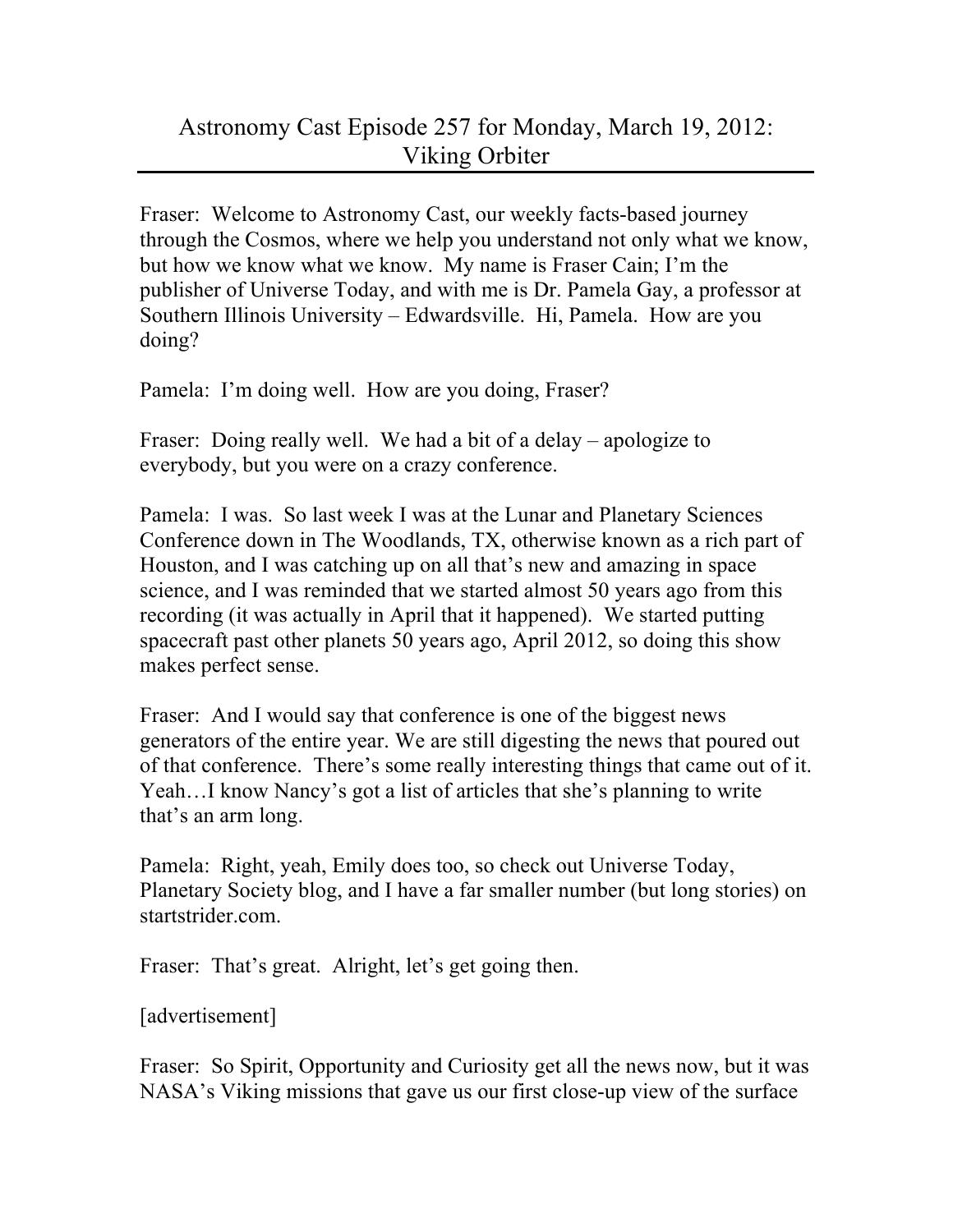of Mars. This twin-mission Orbiter and Lander set the stage for the exploration of Mars, demonstrating that we can actually reach the surface and study the soil up close. Today, let's talk about the Viking I orbiter. So this is…I think a lot of people don't really realize when they talk about the Viking, they always think about the Viking lander, and they always think about that crazy spider-looking spacecraft with the big scoop that was digging up soil off the surface of Mars, searching for life, but really it was a two-part mission. And so we wanted to break it up into two pieces and talk about the intro part -- the orbiter -- that really helped capture some of the greatest pictures of the surface of Mars -- many that are still used today.

Pamela: So these are actually part of the Mariner spacecraft program. This is one of the confusing things. It's sort of like the auto industry sometimes renames a type of car, or switches branding along the way, and the Mariner program, which started with Mariner II, was the first successful one doing fly-bys of all the inner planets, eventually evolved to include Voyager I and II, the Cassini mission was also eventually based on the Mariner spacecraft – these are just upgrades on the spacecraft over time. These are basically beetle-shaped spacecraft that have four solar panels, an octagonal shape that allows instruments to go on the various sides. And with these Viking I and II missions, both dedicated to going to Mars, they weren't just the orbiter, they were also the lander as well, and what was neat is the whole kit  $\&$ kaboodle headed off, and then it was once they got there they realized the landing sites they hadn't picked out necessarily they wanted to land because the wonderful images, that for the first time we were able to get, they realized that they were planning to drop Voyager I's lander into a rather dangerous part of the soil of Mars, so there's actually a fairly significant 16 day delay when we were able to put the Viking I lander on the soil, and the amount of "Oh, wow! That's not what we expected!" that these two missions encountered was really quite amazing.

Fraser: Yeah, I think a lot of people don't realize we talk about Cassini and Mariner and Viking and all of that, but it really was just this class of spacecraft, and we actually talked a bit about that in the Mariner program episode just how ambitious their plans were originally. Even the Voyagers are all part of the same class of spacecraft, and they had tremendous plans, which, of course, as always, get cut back, and you know, missions get renamed and all that, so…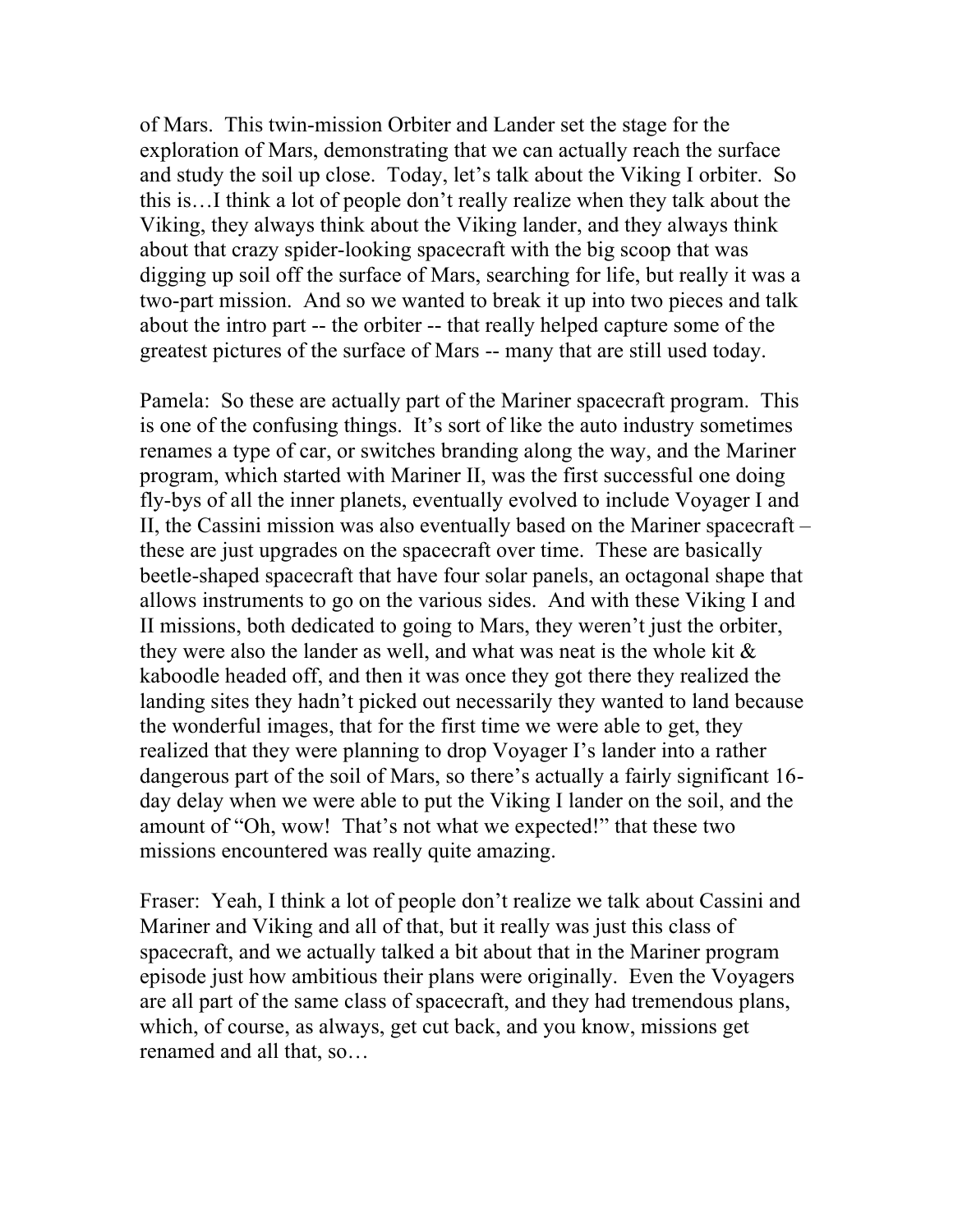Pamela: Well, these are really the land rovers of NASA. These are the spacecraft you load up with all of your instruments, and instead of taking off across the Gobi Desert with extra fuel tanks, you're taking off across the Solar System, occasionally with a radioactive thermal power source. So all of these different missions shared similar hardware, similar lay-outs, but with the Viking missions, I think, for the orbiters at least, the most amazing things that they had to contribute were their cameras. These were the spacecraft that caused scientists for the first time to wonder, "Did Mars once have rain?" and it wasn't actually until Phoenix went and revealed ice that we were finally able to end this argument. So Mariner 9 had orbited Mars for a good long time, and in fact, Valles Marineris was named after the Mariner spacecraft because, well, the one revealed the other. But it's one thing to reveal a giant canal…not canal – I mean, that's what Percival Lowell claimed it was…

Fraser: Chasm…

Pamela: But chasm – to reveal a giant chasm…and it's another thing to say that looks like the Grand Canyon enough that we think it was probably created by water. So with Mariner 9, we're getting back images sufficient to say, "Oh, wow! Large volcano! Oh, wow! Large something broken into the soil that looks like a giant canyon!" but when Viking I and II got there, they were able to, in some cases, get images with 8-meter resolution, and this resolution was sufficient to, unfortunately, not end the "Face on Mars" debate -- that would have to wait until modern spacecraft got there, but it was sufficient to start doing things like revealing what looked like islands with tear-dropped land behind them that could have been formed by water racing across the surface, and causing erosion around slightly harder soils. The images from Mariner were sufficient to see that there were craters that appeared to have run-off that cut channels through the crater walls. It was sufficient even to reveal craters that looked like they might have formed in mud. Now, this opened a whole lot of debates about fluvia vs. aeolian factors, which is a fancy way of saying, "Was it water, or was it wind that created these things?" It was kind of amazing to watch all the way up until 2005, scientists jump through amazing hoops to try and blame all of these things on the wind.

Fraser: At the time that I'm recording this, actually, I'm just writing an article about something…a really strange weather pattern on Mars that can only be formed by the wind, so the wind is the thing that's still going – very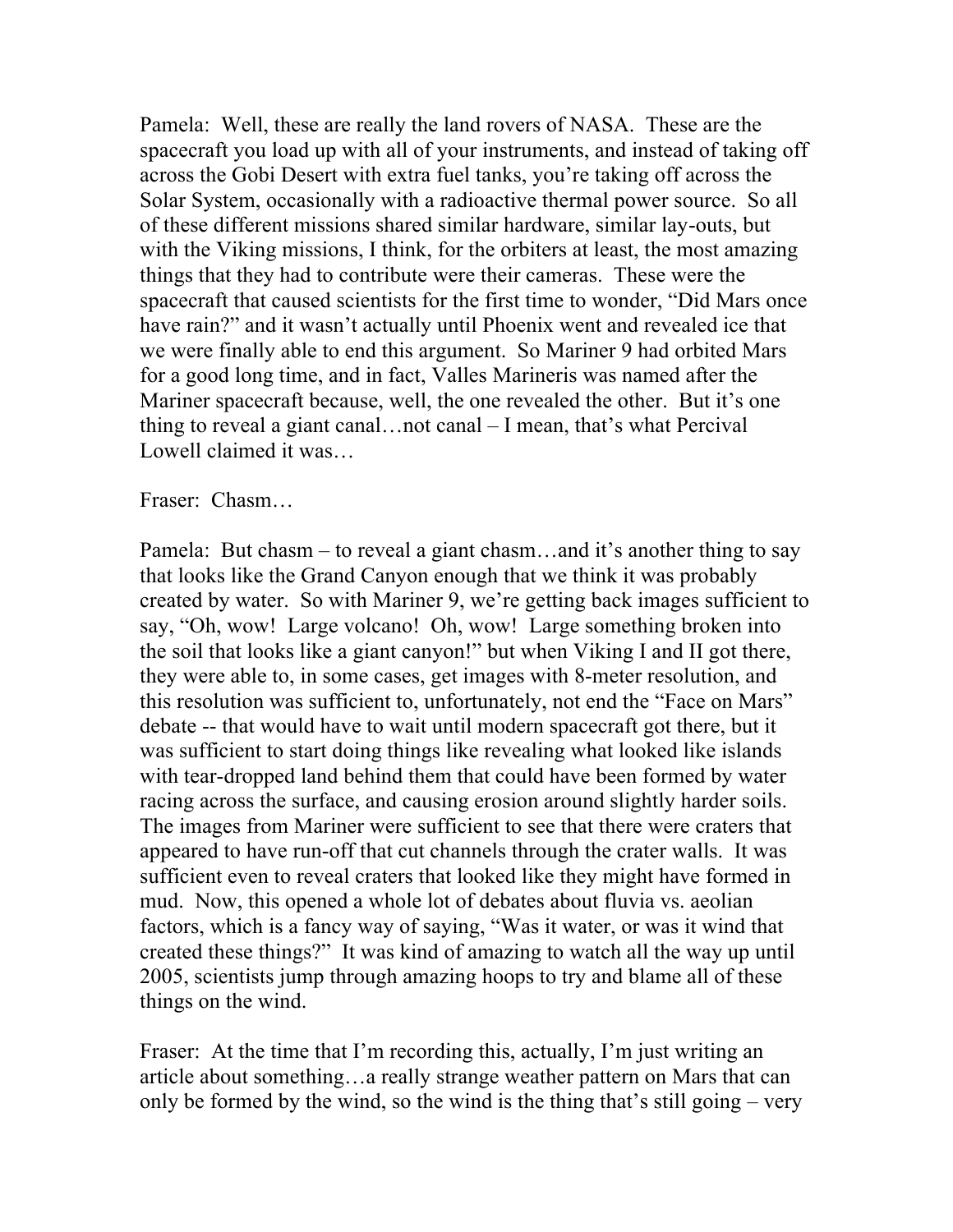powerful wind on the surface of Mars, and it's still transforming the landscape of Mars, but it's this whole idea that a long time ago, you had ancient oceans, ancient rivers, lakes, really active water going on on the surface of Mars, and the question was really, "Did that really happen, and when did it switch over?" So this was this problem: you had all of this spacecraft that just… it gave you half of the story, but it wasn't conclusive.

Pamela: And what was interesting is as they kept looking at the surface of the planet, they kept revealing new features that left them "verklempt" (for lack of a better word). There's this amazing terrain, and we re-use this phrase a lot for different bodies – it's called chaos terrain. You hear about the chaos terrain on Europa. This is areas where the ice structure is all blocked up and jumbled together, and it really looks like someone took the surface, hit it with a sledge hammer, and shook it in a pan, and then left it there in this broken, shattered, chaotic formation. And it's one thing to see how this would happen with ice, and there's some great research explaining that it's just hydraulic forces break it up, it breaks and shatters, and it literally does the "shake it around in a pan" thing, and re-freezes, but when you're looking at dirt that did that, this is a bit harder. This was something that has actually led to a lot of struggling, so with the chaos terrain that was revealed by Viking, scientists had to start jumping through amazing hoops, and one of the ideas was that you had this region of soil that is underlaid with ice, and something comes along, melts all that ice, and the terrain that was on top of the ice collapses down, and in the process, because different [missing audio] melt at different rates, the terrain that was on top of the ice gets entirely jumbled up in this process. But then there were people trying to figure out how to explain what melted the ice.

Fraser: Right, and so then, what was the, sort of, overall plan for the missions? You know, where did it come from because, as I said, it was the Mariners, and there was this whole Mariner program, so when did it become…what turned it into the Viking missions?

Pamela: Well, so the name "Viking" really came about because, well, first of all, there was a gap in time between the Mariner mission and the launching of the Viking missions, so gaps in time allow you to rename things occasionally. There was also differences in how Congress funded it, which is for instance why the Voyager missions got renamed. The Voyager missions were actually very, very scaled back from what had originally been planned as part of Mariner, so rather than give the name Mariner to these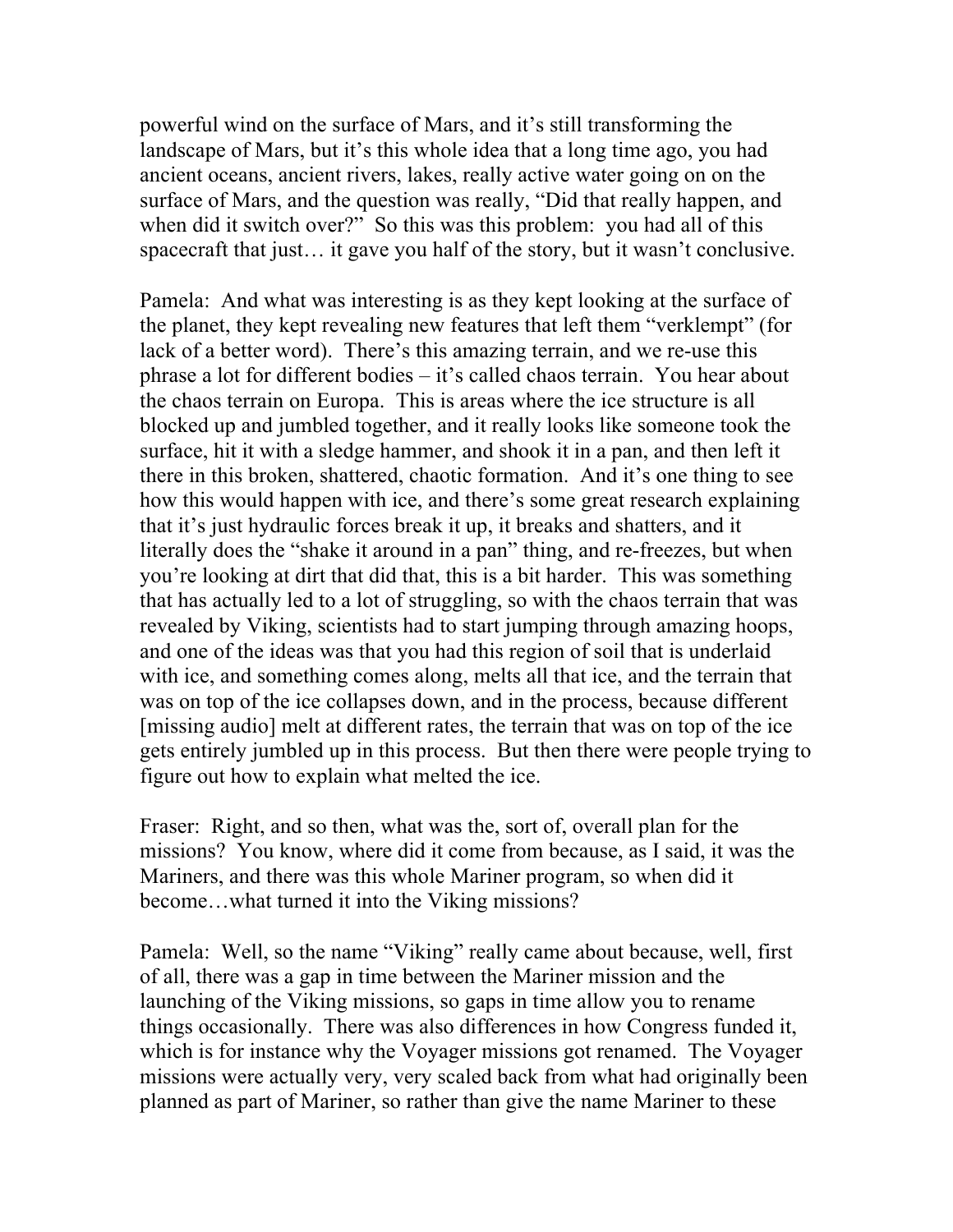vastly scaled-back projects, they just renamed them Voyager. So the gap in time and then slight changes in technology all led to the renaming of it, which basically got people all excited that this is something new, when really it's just something old that has been tweaked, but the reason for it was largely all the discoveries made by earlier Mariner missions. With Mariner 9, we saw these cracks, we saw these volcanoes, we saw these ice caps, and this gets people excited. This was a world that had weather. That was another one of the problems the Mariner missions ran into is they got there and discovered dust storms – can't see the surface of the planet.

## Fraser: That was unexpected!

Pamela: Imagine – you launch your spacecraft, it spends ten months getting there, you're so excited, and your first image comes back, and you're looking at dust storms, and you can't see the surface through the dust storms. This is what scientists went through, but this made us realize, "Wow! This is a world with weather," and we wanted to know just how diverse, how possible for life is it. And we're going to talk about this more in the next episode, but one of the primary goals of the Viking mission was to stick landers on the ground and look for life. With the orbiters, well, they were one part communication satellite, so information was going from the landers, through the orbiters, back to Earth, they were one part weather satellite, they were one part crater mapper. They were looking at water, looking for storms…they were playing the role of, basically, think space satellite combined with weather satellite here on planet Earth.

Fraser: They were really just vastly ambitious. When you think about the capability and what these spacecraft did, it seems like it's from the far future that they were able to image the planet at this amazing resolution, that they were able to land there with the enormous delays. I mean, now we just take all this stuff for granted that we just use computers to land this spacecraft and have them make decision stuff, but they had computers that were no more powerful than your pocket calculator, so it's just phenomenal what they were able to get done. So then, when did…what was the order of the Viking missions? Who went first and who got there?

Pamela: This is one of those times where number of mission actually matches number of everything else. So Viking I launched on August 20, 1975; it entered orbit on July 19, 1976. Viking II launched September 9, 1975; entered orbit August 7, 1976, and they sent back data for years. And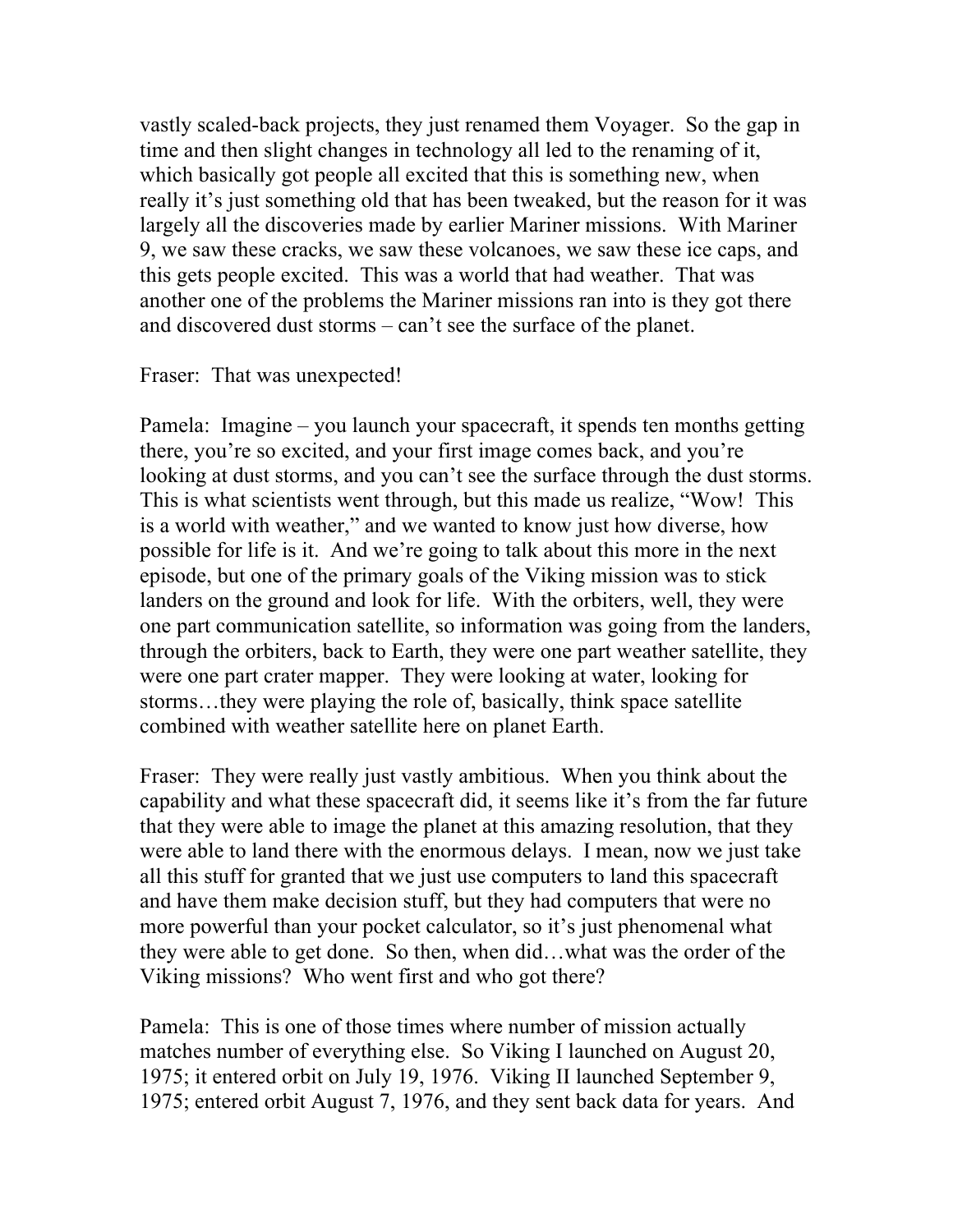in fact, it was with Viking I -- it kept going, basically, until they finally started to run out of fuel, and they adjusted its orbit to make sure it wouldn't crash into the planet. Viking II, actually had some fuel issues and it ran out of fuel earlier than expected, so they bumped it also into an orbit to protect it from landing on the planet, but in the interim, between getting there, and doing their, in the case of Viking II, over 700 orbits, in the case of Viking I, over 1400 orbits -- in the case of doing all of these different orbits, they changed their orbit multiple times, which allowed them to change how long it took them to get around, which sounds kind of trivial, but that actually means that they get to change the illumination angles, they get to change when they're closest to the planet, when they're furthest out (because these were often elliptical orbits), and this allowed them to see the surface under different illumination conditions, to see the surface when they're closer at higher resolution, when they're at higher altitudes, see it at lower resolution, but also get those landscapes where it appears like you're actually flying over the various huge volcanoes that they have. All of this yielded different science.

Fraser: Right, and so this is going to be hard to kind of explain on audio, but with…when you actually see the spacecraft, you can really see, as you said, they've got these four solar arrays, there's all of the scientific instruments on top of it, then underneath is this carrier shell that's like a clam and so it's holding on to the actual lander, and so there was two...both of these spacecraft had this same configuration: they flew, they had the orbiter part then underneath, they had this descent module, and so they were actually orbiting Mars for quite a while before they released their landers?

Pamela: It actually wasn't that long. That was one of those things that NASA has gotten really good at doing across all of its different missions. So, for instance, with Viking I, it entered orbit on June 19, 1976. The original plan had been to land the lander on the Fourth of July because, well, NASA likes to land things on U. S. holidays -- there's a surprising number of mission events that have happened on the Fourth of July. But when they got there this was the mission where they realized we can't land where we want, so they delayed it all of 16 days landing on July 20, so they were basically in orbit for one month before they dropped that first lander. And the story for Viking II was very similar, so they just got to business as quickly as they could, getting their landers on the ground, getting their orbital data going, imaging, imaging, imaging, and trying to make sense of this alien surface.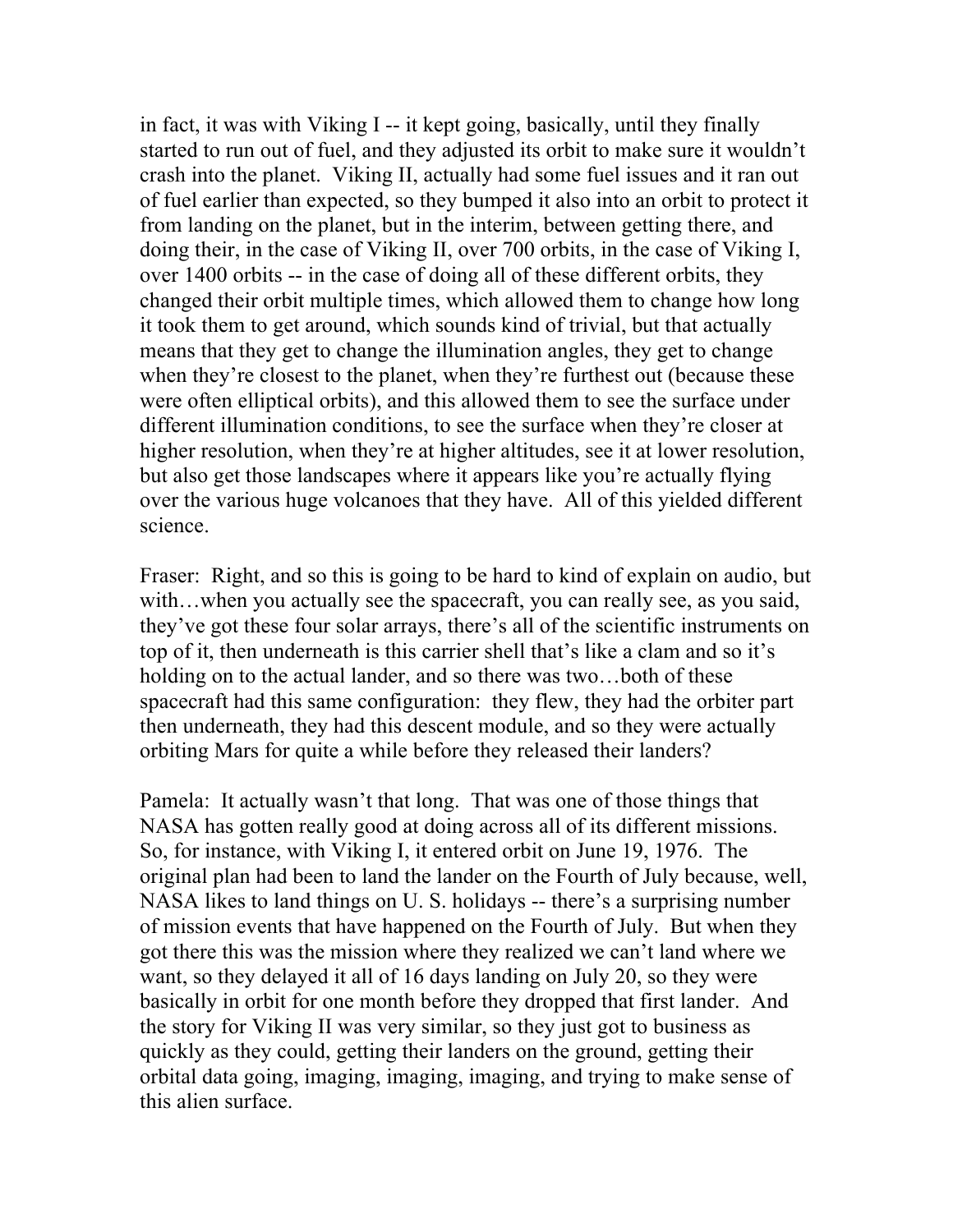Fraser: So what would you say are the major discoveries that the Viking orbiters help make?

Pamela: The biggest discovery was all of this evidence that there was some sort of a surface erosion process. This is the up-until-recently "water vs. wind" argument. They saw the chaos terrain that I explained, they saw these water-swept dunes, they saw craters that appear to be formed in mud, and this opened up the debate for trying to understand: how do you get liquid water on the surface of Mars? So this was what [missing audio] theorists tried to think out: was it heavy bombardment by comets that covered the planets in oceans? Was it ice underneath the surface that got violently melted through volcanoes? Was it ice under the surface that got melted when craters impacted? And people continue to struggle to understand: where did all of this water come from? It also opened up ideas to look for shorelines, and this was something we'd never thought of…wasn't the Mariner 9 data wasn't good enough to start imagining, well, oceans on Mars?

Fraser: And there are these features that are so clearly produced by water. I mean, they look like if you've ever seen…like, from up from space you can see these rivers passing and they've cut away these little islands inside the river, and they have this really familiar teardrop shape. There are features on the surface of Mars that are clearly looking like that, and so to say that that was wind is, you know…I can see why that was a fight.

Pamela: It's really amazing what the desire…there was a lot of water denial going on, and so listening to talks, you'd hear things like "differential hardness of surface..." so what you're actually seeing is an area where you have a gully of easy...more easily-eroded material and that's sweeping around things that are harder in material, and they're trying to show examples of features like this out in the American southwest, and then trying to figure out how to model, well, all of these different things, but the other set of models that people continue to argue over is the "slow vs. fast." Was there a period of millions of years during which there was water, or was there simply one great event during which Mars basically suffered from Noah's Flood, and the entire Valles Marineris got cut away in a matter of days, months, years vs. a longer period of time? And it's kind of weird listening to some of these arguments, especially if you've ever listened to any of the "Genesis revealed" people because it's just like there's people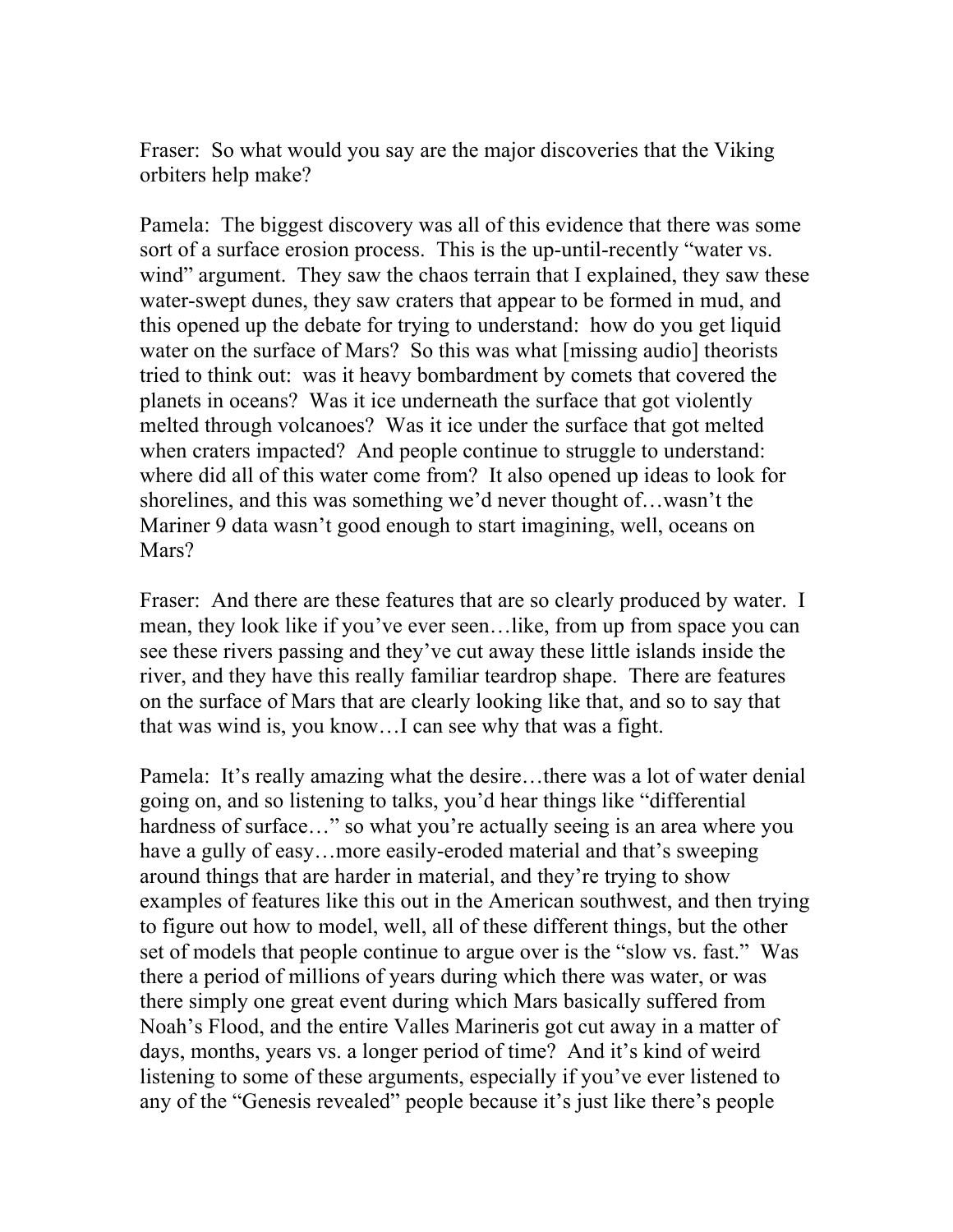that try to argue that the Grand Canyon was formed very quickly. These are huge features, and it's interesting to see the gymnastics that has occurred trying to prevent rainfall from occurring on Mars and blame it all on melting ice from catastrophic brief-term events.

Fraser: But don't they think now that the Valles Marineris is more of an uplift from some of the volcanic processes going on? Yeah…Mars is cracking open from the volcanoes.

Pamela: That's a really complicated one, so...

Fraser: OK.

Pamela: There are the canyon features, there are the uplifting features, there are the places where water has run out of it and carved things, so it doesn't have one single explanation, although some people will try and blame it on one single explanation.

Fraser: But now we're at the point with Spirit and Opportunity where the evidence that past water on Mars is now conclusive, that it was there acting on the surface for a long time, so all of those mysteries -- if we could transfer back to 1976 and talk about these missions, these would all be the big mysteries, and this is the great thing about science. Now here we are, we know a lot of the answers to these questions that must have just kept Carl Sagan up at night.

Pamela: And what's amazing is, yeah, so we've defeated the Face on Mars, we have high-resolution images. It's just a cool out-cropping. We have figured out, yes, there was water for some period of time that allowed all of these things to form. Yes, there was most likely rain, and we can even start to figure out where the rain occurred and likely for how long, based on the different craters. All of these different things…and I think HiRISE data has actually gone in some ways further for creating whole planet weather models than anything else.

Fraser: Well, that's pretty much the most powerful telescope pointed at a planet in space, like, away from the Earth. It's an unbelievable instrument.

Pamela: It's fabulous. LRO is competitive with it, but let's face it, the Moon is not as cool as Mars when it comes to having so much dynamics on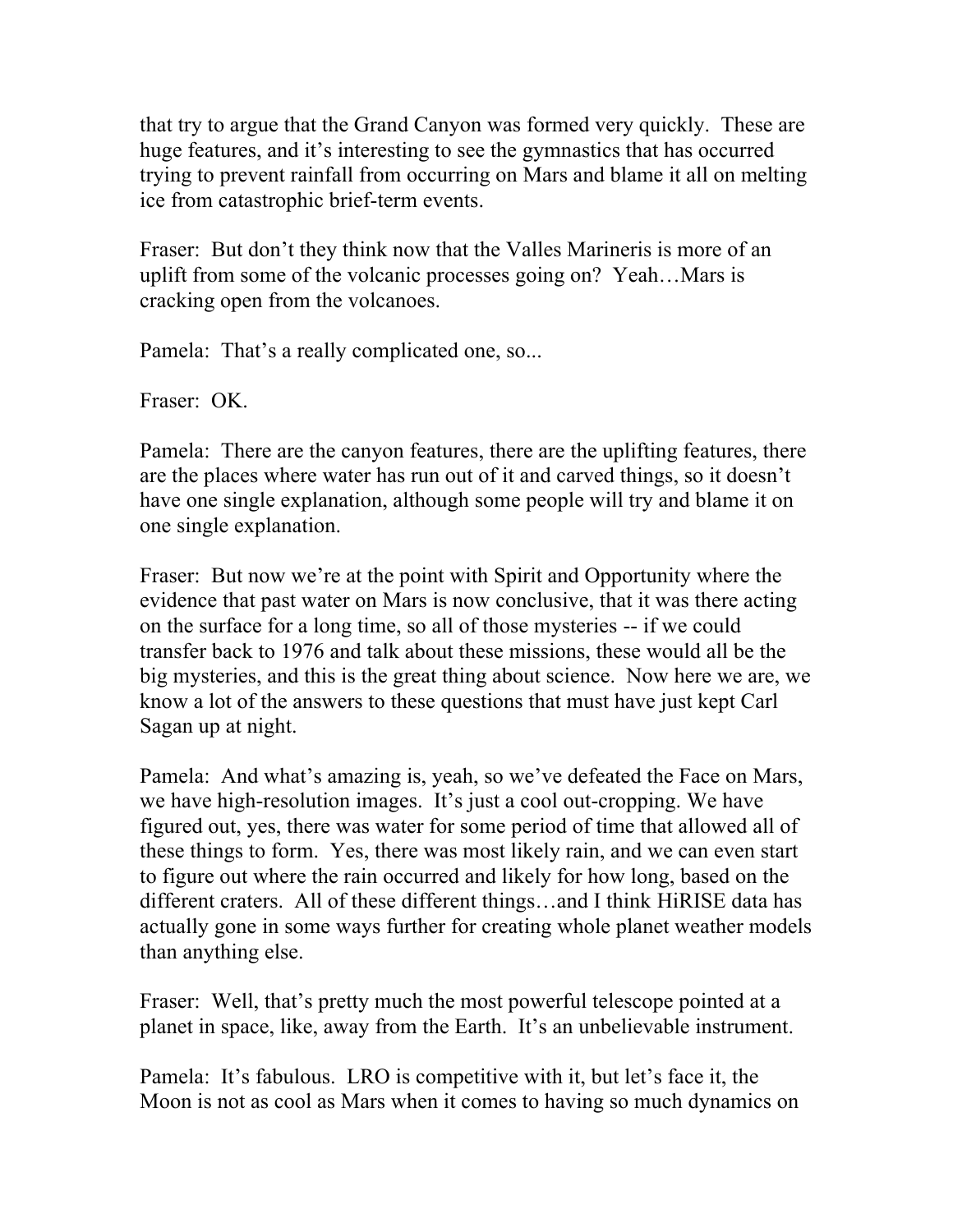the surface, but Viking opened the door for all of these debates and discoveries.

Fraser: So what was the life of the missions? What...how long did they last, and how were they finally shut down?

Pamela: Well, the thing that really got me is I didn't realize how long they had lasted. So Viking I it launched in August 1975 (August 20 if you want to get specific), and then just three days short of five years later, they terminated it operations on August 17. This mission remained the longest orbital mission going around another planet up until the late '90s, so it just had this amazingly long, rich career of just taking orbit after orbit, and they started to get daring with it through its life, dropping it down to a height of 300 km above the surface, which is roughly 2/3 of the altitude that the space shuttle orbits at, so that's pretty amazing. With Viking II, as I said, it didn't survive quite so well because it did have this problem with…they have to make orbital adjustments, and it ran out of fuel to make orbital adjustments for as long as they expected, so before it accidentally bit the dust, they put it into a parking orbit that would keep it safe. So it got to Mars on August 7, 1976, and they kept it going until July 1978, so again, it had a multi-year mission, sent back tons of data across those multiple years, and with these two different spacecraft, they were also able to do other daring and interesting things where they adjusted the orbit of Viking I to allow it to get nice, close-up shots of Mars' moon, Phobos, and with Viking II, they did the same thing, but instead went after Deimos. So they did what they could to expand the science from just looking down to also, I guess, looking sideways, so looking at the moons as well, trying to understand this odd system that appears to have captured two asteroids, instead of forming its own moon like we did here at Earth.

Fraser: It's quite an amazing mission, I gotta say, and this is one of the ones that I barely remember as a  $kid - I$  was like five when it got there.

Pamela: I actually have no memory of this mission. I have strong memories of the Voyager missions, and not sure why I missed this one, but yeah…

Fraser: I'm two years older than you, so I have these vague memories of them. Cool! OK, so next week, then, we're going to talk about the actual landers and what they discovered, and in fact, controversy that remains to this day that…but finally, again, we're going to get an answer to it this